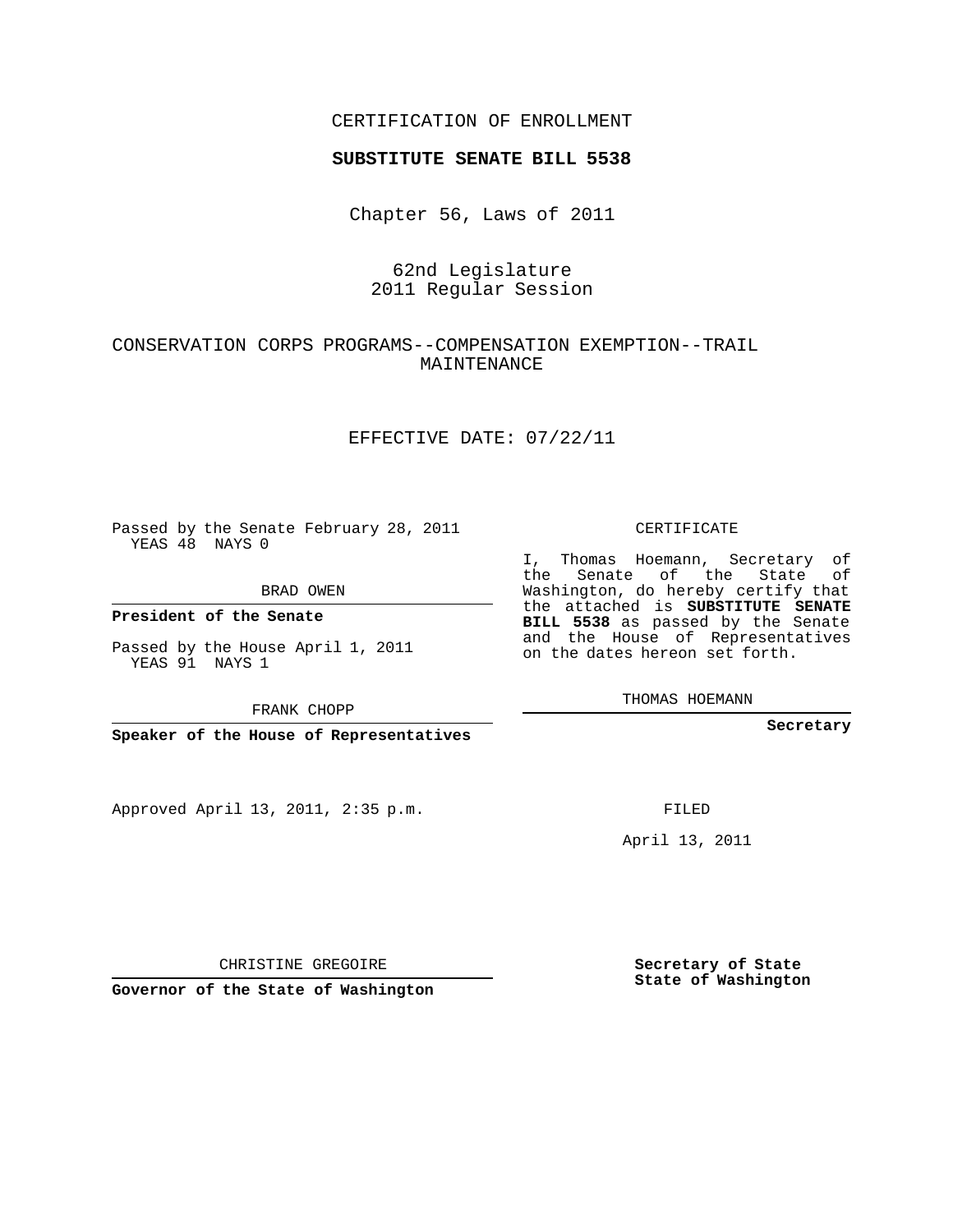# **SUBSTITUTE SENATE BILL 5538** \_\_\_\_\_\_\_\_\_\_\_\_\_\_\_\_\_\_\_\_\_\_\_\_\_\_\_\_\_\_\_\_\_\_\_\_\_\_\_\_\_\_\_\_\_

\_\_\_\_\_\_\_\_\_\_\_\_\_\_\_\_\_\_\_\_\_\_\_\_\_\_\_\_\_\_\_\_\_\_\_\_\_\_\_\_\_\_\_\_\_

Passed Legislature - 2011 Regular Session

## **State of Washington 62nd Legislature 2011 Regular Session**

**By** Senate Labor, Commerce & Consumer Protection (originally sponsored by Senator White)

READ FIRST TIME 02/15/11.

 AN ACT Relating to members of certain nonprofit conservation corps programs; and adding a new section to chapter 79A.35 RCW.

BE IT ENACTED BY THE LEGISLATURE OF THE STATE OF WASHINGTON:

 NEW SECTION. **Sec. 1.** A new section is added to chapter 79A.35 RCW to read as follows:

 Participants in conservation corps programs offered by a nonprofit organization affiliated with a national service organization established under the authority of the national and community service trust act of 1993, P.L. 103-82, are exempt from provisions related to rates of compensation while performing environmental and trail maintenance work provided:

 (1) The nonprofit organization must be registered as a nonprofit corporation pursuant to chapter 24.03 RCW;

 (2) The nonprofit organization's management and administrative headquarters must be located in Washington;

 (3) Participants in the program spend at least fifteen percent of their time in the program on education and training activities; and

 (4) Participants in the program receive a stipend or living allowance as authorized by federal or state law.